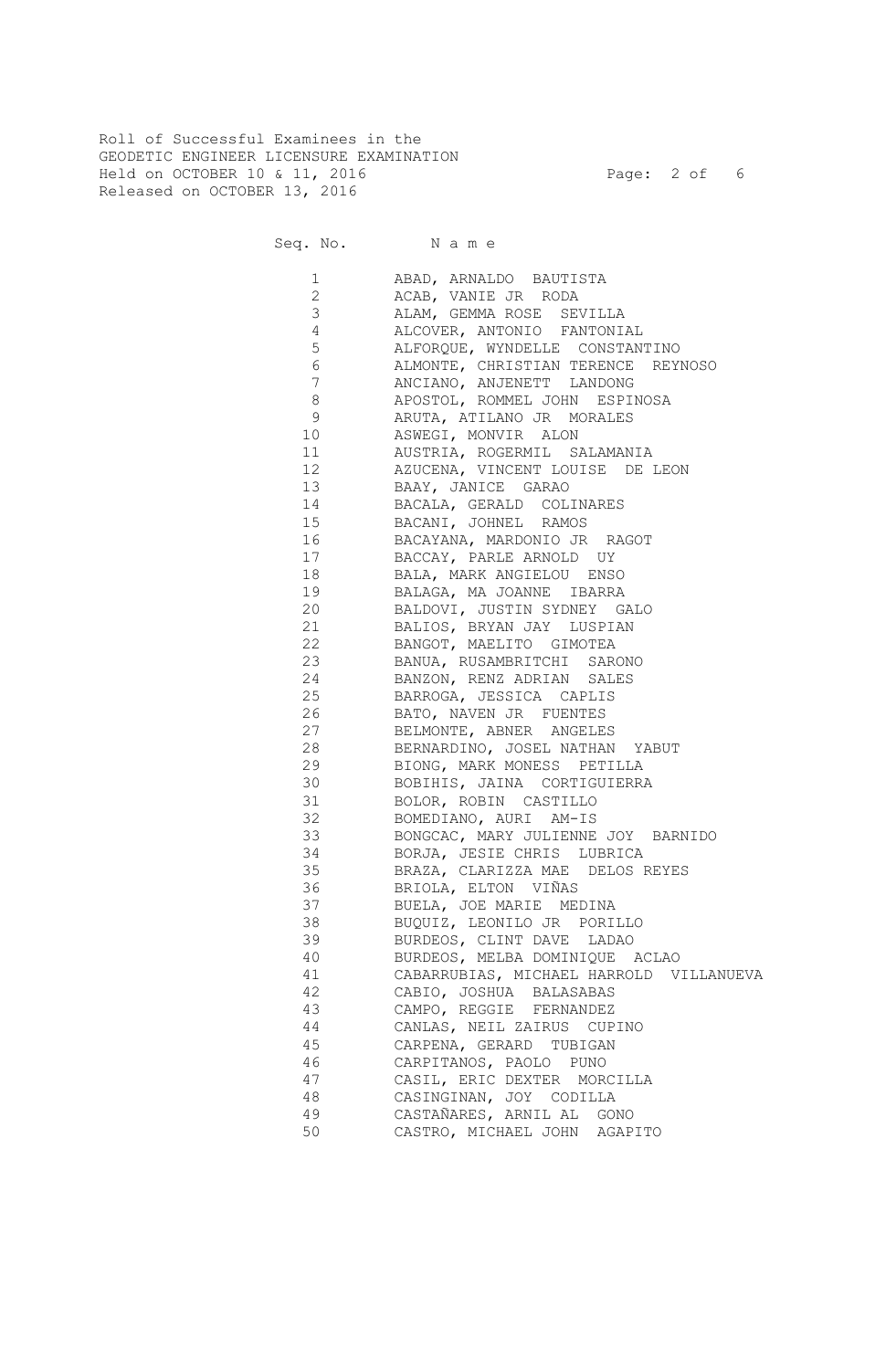Roll of Successful Examinees in the GEODETIC ENGINEER LICENSURE EXAMINATION Held on OCTOBER 10 & 11, 2016 **Page: 3 of 6** Released on OCTOBER 13, 2016

Seq. No. Name

 51 CASTRO, SAMUEL CLARK THADEUS VELASQUEZ 52 CATULIN, PAUL IAN NAMOCO 53 CAÑETE, NIKKI VAN MORATA 54 CHAVEZ, LOVELY FAITH ROLLOQUE 55 CHING, CHISA CHIARA SOLIMAN 56 CO, MARCHEL ANTHONY VILLANUEVA 57 CONCEPCION, CHERRY MAE MADELO 58 CORCILLES, MARY ROSE ANN SAÑOSA 59 CRUZ, CHERRY VI ESCOBAR 60 CUA, RHEDELYN TIOZON 61 DAMIAN, DIANNE LEA LINGCONG 62 DARAN, MAICO LICUDO 63 DARIAGAN, DUTCHES ROBLES 64 DATO, RONALD ELMER LUCERO 65 DE CASTRO, BRYLLE ADAM GAMBOA 66 DE LA PAZ, LORENZO EMMANUEL PADILLA 67 DEGORIO, PHILIP MARTIN BALLOS 68 DELA CRUZ, CHRISTELLE JOY BUSTARDE 69 DICDICAN, MITZI JOY LEGASPI 70 DIGAMON, JAY MCLAIN QUILACIO 71 DIMACULANGAN, JAMES KEVIN MARALIT 72 DIMACULANGAN, RANY IGNACIO 73 DRIZA, JAMES ALFRED RECIO 74 DUMLAO, DANIEL EVIDENTE 75 DY, MARK LOWIE KIMANHAN 76 EJUSA, NENA JANE OSORNO 77 ELAZEGUI, ERICA ERIN ESTRELLA 78 ENRIQUEZ, PAUL ADRIANE LOYLOY 79 ESCALANTE, ALVIN ABRAZADO 80 ESCUDERO, NAVARONE BASCOS 81 ESGUERRA, GABRIEL ANTONIO NIVALIZA 82 ESPARAGOSA, LLOYD MARQUEZ 83 ESPIRITU, LUCEL ANCHETA 84 ESTACIO, IAN CAMELLO 85 FRANCISCO, FERLYN MANONGSONG 86 GABINETE, JICO ADRIAN BAÑES 87 GACITA, JARED CARL COLIN GACILLOS 88 GALANG, KEAT JOHN CALAHI 89 GALINATO, RICHARD JUN GARCILIAN 90 GALLUR, ERNESTO CORTES 91 GAMILLA, HONEY FAITH ALDEVERA 92 GARCIA, HANNA MAE HERNANDEZ 93 GENSON, JOHNVIC JAMES CABICO 94 GINGO, AMOR LUBON 95 GONZALES, ADRIAN BATONGBACAL 96 GONZALES, POLAINE TAPIA 97 GOPIO, MARIA LOIDA RAYOS 98 GOROSPE, ANA MAE VILLARIN 99 GREGORIO, RANA MONICA PIETRA 100 GUIBANE, REAN KAREN UNAHAN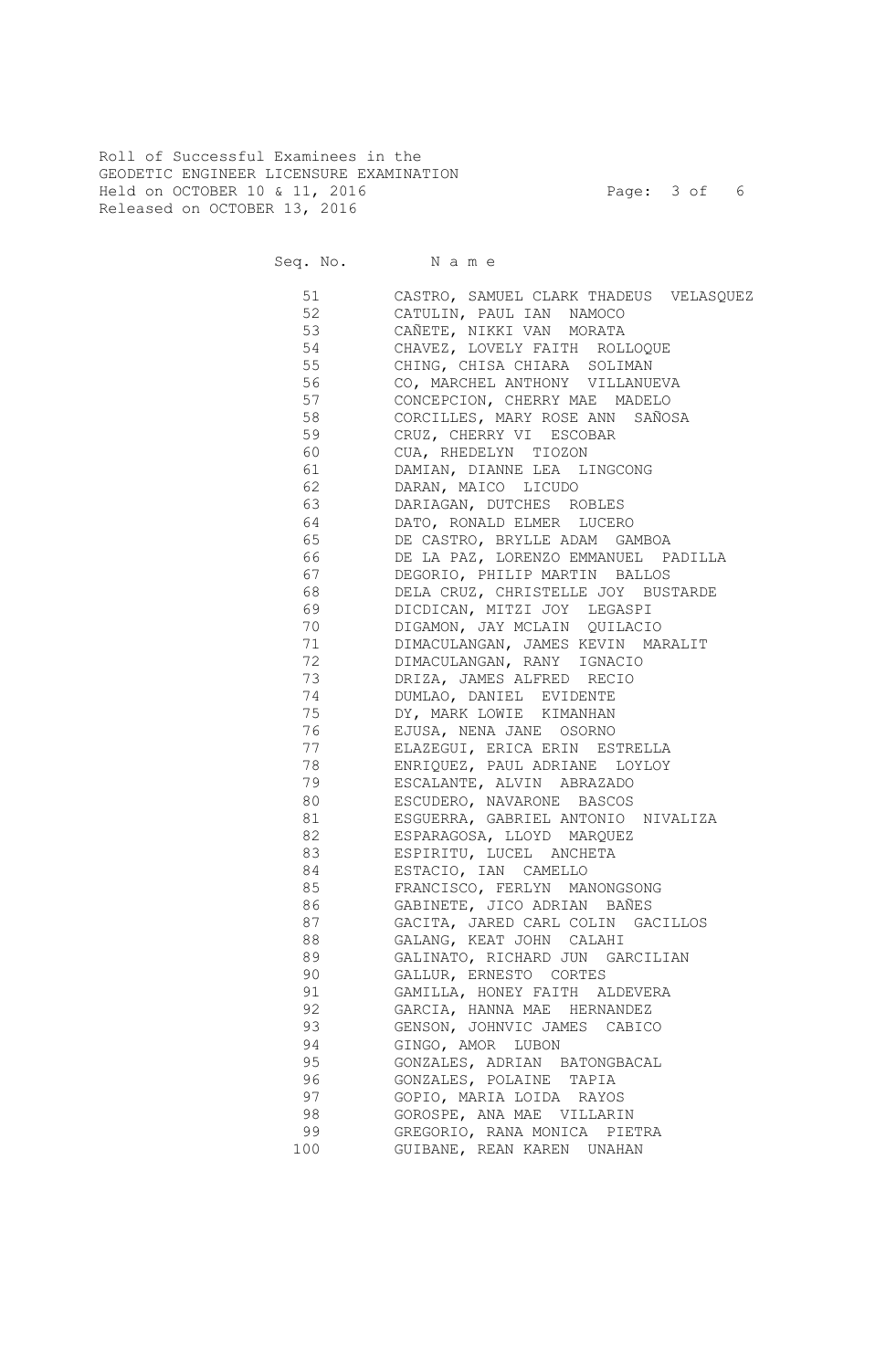Roll of Successful Examinees in the GEODETIC ENGINEER LICENSURE EXAMINATION Held on OCTOBER 10 & 11, 2016 Page: 4 of 6 Released on OCTOBER 13, 2016

Seq. No. Name

 101 GUIMMAYEN, NIEL RUFLYN QUIJANO 102 HARDER, BEN JOSEPH JAVIER 103 IGLESIA, ENRICO RAFAEL JIMENEZ 104 ITANG, MARICHU FLORENTINO 105 JUDAN, JENNY GUARDA 106 JUPITER, JANINA AMARANTE 107 LABRADOR, EDRICH JOHN ALBOS 108 LACBAO, NOR DECLASEN 109 LACHICA, MARIAN BALDO 110 LADAGA, JEAN TORRES 111 LANGCAY, ROBERT JR SIAN 112 LAPPAY, PHILIP REDEN CUREG 113 LARON, ACE CABANDO 114 LAURO, JESUS JR ENOY 115 LAYLO, MA KRISTINE SACDALAN 116 LAZAN, JIMMY BAYLON 117 LIAO, RONILO JR USTARES 118 LIM, ANTONIO JR ANG 119 LIM, EIMEREEN DYANNE ELLO 120 LOPEZ, JED ILCILANOR SALVAÑA 121 LUCAS, KEVIN RAY ESPAÑOL 122 LUCAÑAS, PATRICK JAY YBAÑEZ 123 LUCIN, IVAN DALE ENDEREZ 124 LUMANAO, MIA ANGELICA ROFEROS 125 MAGHOPOY, GERMARLON BUATES 126 MAGSAYO, REY CAGAS 127 MANAIT, CHARLIE JR VILLEGAS 128 MANUEL, AMIHAN YSON 129 MANUEL, REXOR SARONICMAN 130 MAQUILING, STARETS DEVILLERES 131 MARINO, LORELLA JOY PARA 132 MAROLLANO, JOHANNA MARIE BANCUYO 133 MATEO, KURT VINCENT PATUBO 134 MENDOZA, LORNA QUIAL 135 MOLINA, DONNA MARAÑON 136 MONDARES, TRISHA KRISTIANNA ALEGRE 137 MONDEJAR, MICHAEL DURANGO 138 MONTE, ARVIN DE LOS SANTOS 139 MORAN, CLARVI MAY GABOR 140 MORRIS, MARLA TRICIA JOY 141 MUKALIL, BENKHAIZAR SAHIBUDDIN 142 NADAL, PATRICE ANN DACUT 143 NAOE, ALEC JOHN FRAGATA 144 NONAN, LENON RAY ANCLA 145 OBISPADO, FLOR JEAN CAGUICLA 146 OLIVEROS, FRANE LAPINID 147 ORILLANO, VERNA JANE POLIDARIO 148 ORTIGUERO, JONATHAN MALAMION 149 PADAYHAG, KARLO DE LEON 150 PAGDONSOLAN, YVAN FLORES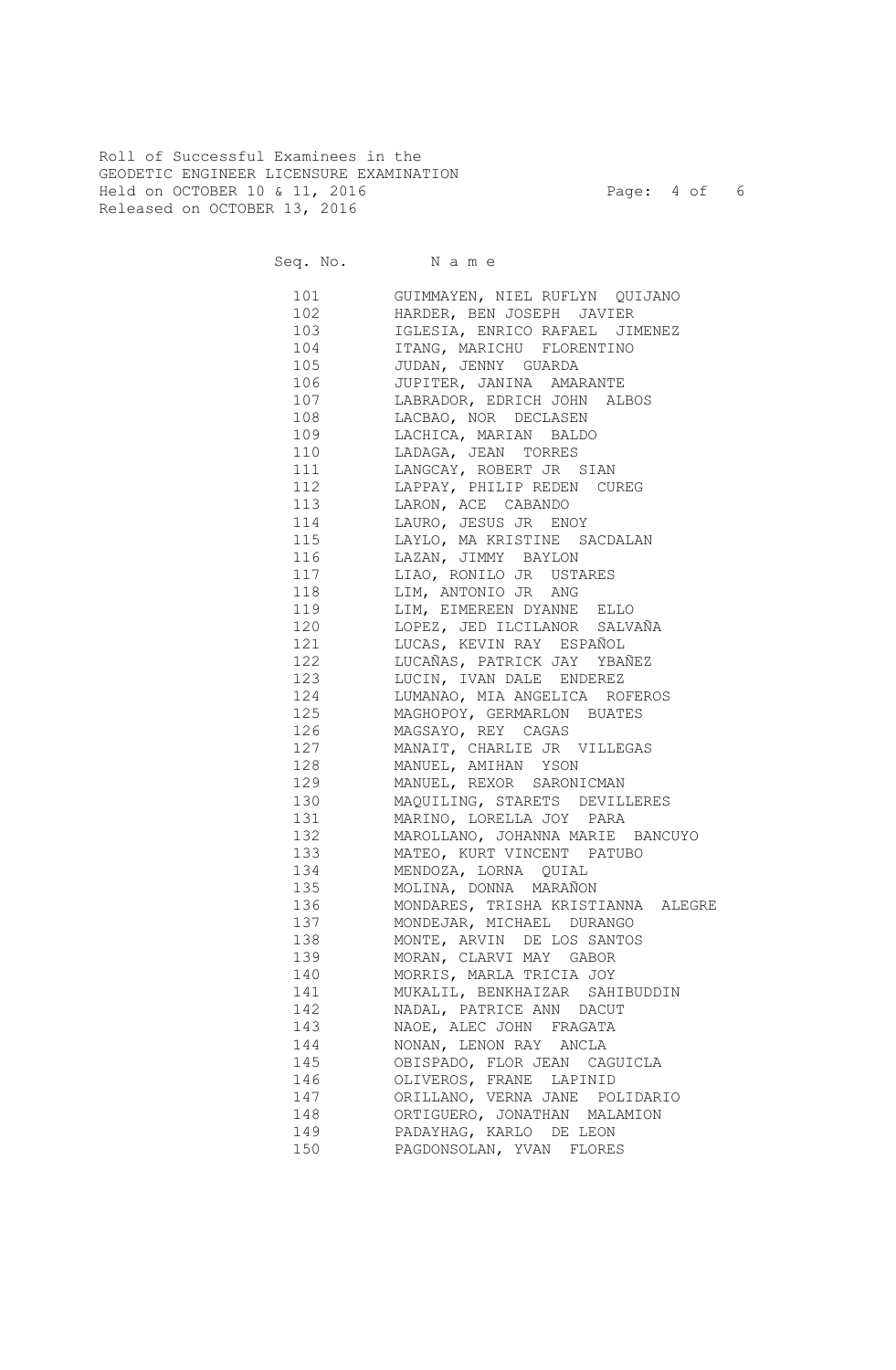Roll of Successful Examinees in the GEODETIC ENGINEER LICENSURE EXAMINATION Held on OCTOBER 10 & 11, 2016 Page: 5 of 6 Released on OCTOBER 13, 2016

Seq. No. Name

 151 PAGLINAWAN, EMIROLD MACARIO 152 PAJE, NIKKO DELOSO 153 PALOMA, DIANA MAE ALCAZAR 154 PAMA, CHRIS ANDREI VILLAREAL 155 PARAISO, EDISON PAGUNSAN 156 PASITENG, BENEDICT GUYON 157 PAVON, JULIE ANN DE OCAMPO PERALTA, CENON EBENEZER SIOCO 159 PERLAS, ERIKA CAMARILLO 160 PILOTON, HERCULYSES ZAMORA 161 PIOQUINTO, DANIEL BENSON APILLANES 162 PONCE, JOLAME MENESES 163 PORTUGUESE, ARVIN JOHN LACANLALE 164 PRESBITERO, ARIEL LUTHER VILLANUEVA 165 PULMANO, SANDRA SALITA 166 PUOD, FG PALENCIA 167 QUINAL, HANNAH MAY TRINIDAD 168 QUINIÑEZA, PETER JAMES ABELLERIA 169 QUINTO, ALDEESELES REYES 170 RAMIREZ, VIGEL DEMILLO 171 RAMOS, RIZALITO VILLASANTA 172 REFAMONTE, SHEILA BANTILAN 173 REFUGIA, MARY ROSE REFUGIA 174 REMOLLO, SUZANNE BEATRICE BALDISIMO 175 REVELO, DARYL JANE LARGO 176 REYES, JON LYSANDER ROBLES 177 REYES, MARYJENE CAMUA 178 REYES, RITCHIEL DEGORO 179 RIVERA, RAYNARD CRUZ 180 RODULFO, PAOLO PORTUNES 181 ROSENAS, FLORAMIE GALVEZ 182 RUIZAL, GERMANE PALER 183 SALDIVAR, FRANK KEVIN COSTALES 184 SAN JUAN, WILBERT IAN MESA 185 SANCHEZ, CHRISTIAN JESS DE LOS SANTOS 186 SANTIAGO, ARON ULLERO 187 SANTIAGO, JUSTIN JEROME DUBLADO 188 SANTOS, JUSTINE ACE SANTIAGO 189 SANTOS, MARCK DANIEL REBATO 190 SIANGCO, JOEDEL ATO 191 SILAO, DAVID JASSON SUMATRA 192 SINADJAN, GRACE BALILI 193 SORIANO, RAMILO JR SOMERA 194 SORIO, APRIL ROSE SIBUNGA 195 SORZA, ROMEO LUIGI AGUSTIN 196 SULTAN, JOCELYN SALOMON 197 SUMACULUB, ROLEIN VER CLEMENTE 198 SUMILANG, VICTOR ZORETA 199 SUNGA, MARRA ELAINE OROSCO 200 TABION, ROY ADENIC